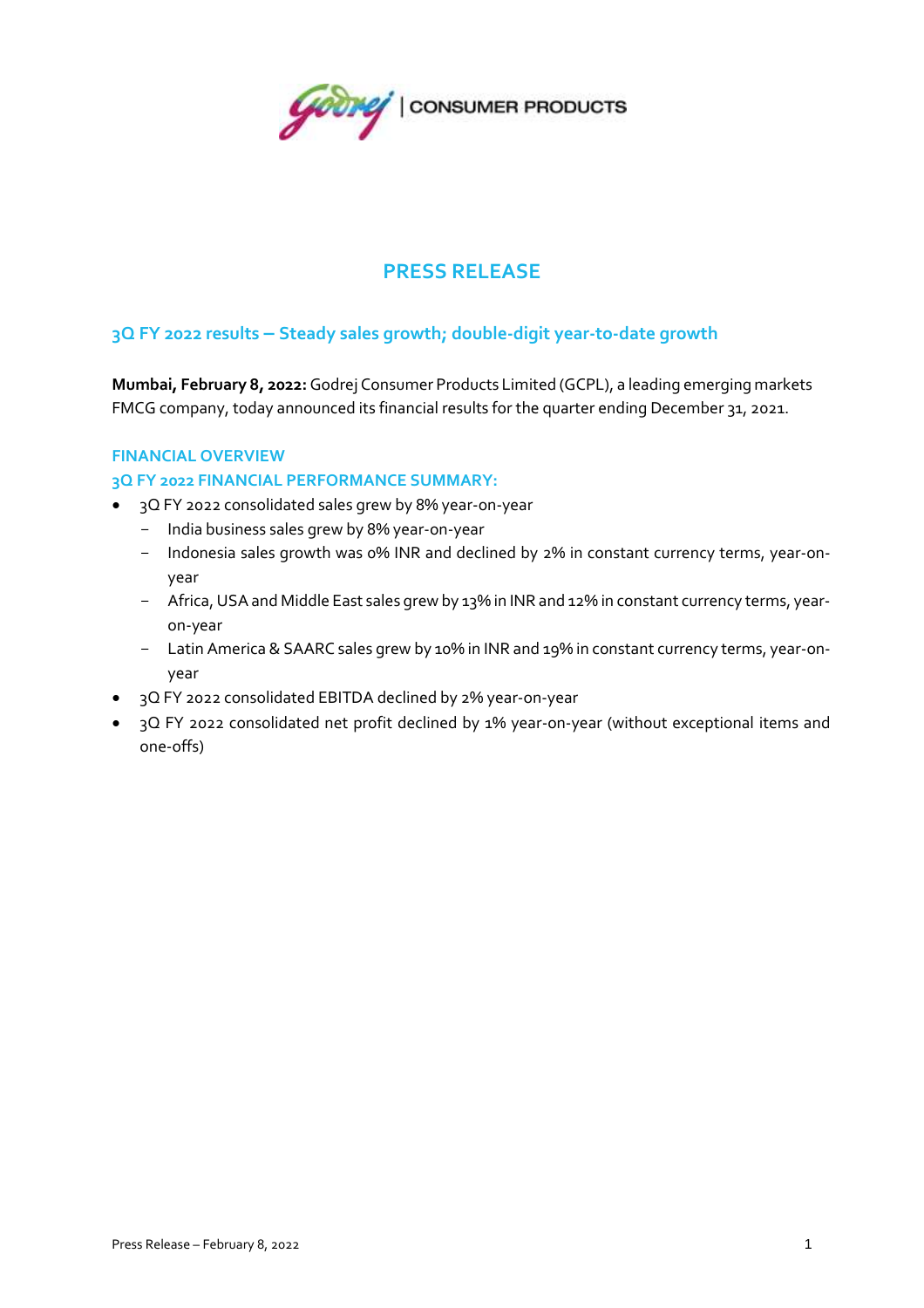# **MANAGING DIRECTOR AND CEO'S COMMENTS**

# **Commenting on the business performance of 3Q FY 2022, Sudhir Sitapati, Managing Director and CEO, GCPL, said:**

*We delivered a mixed performance in Q3FY2022. While overall sales grew by 8%, and we remain on track to achieve double-digit sales growth for the full year, it was driven entirely by price led growth. We believe that with the relatively non-discretionary, mass pricing of our portfolio and very good performance on market shares, volume growth will return in the medium term. On the other hand, while our overall EBITDA de-grew by 2% and PAT declined by 1%, the quality of profits has improved. We have witnessed sequential expansion of consolidated gross margins of 70 bps and higher Advertisement & Publicity spends of 90 bps.* 

*We saw steady sales growth in the Home Care and Personal Care categories, of 3% and 12%, respectively. From a geography perspective, India grew at 8%. Our Africa, USA and Middle East business continued its robust growth trajectory, growing at 13% in INR and 12% in constant currency terms. Our Indonesian business saw flat growth in INR, and declined by 2% in constant currency terms.*

*We continue to have a healthy balance sheet and our net debt to equity ratio continues to come down. We are on a journey to reduce inventory and wasted cost and deploy this to drive profitable and sustainable volume growth across our portfolio through category development.* 

*As always, our values matter the most at this time. We were recently ranked number 1 among the top 100 companies in India, for sustainability and CSR initiatives in 2021. This ranking is based on a survey conducted by Futurescape and published by The CSR Journal. We remain committed to doing our best to truly live The Godrej Way and serving our people and communities.*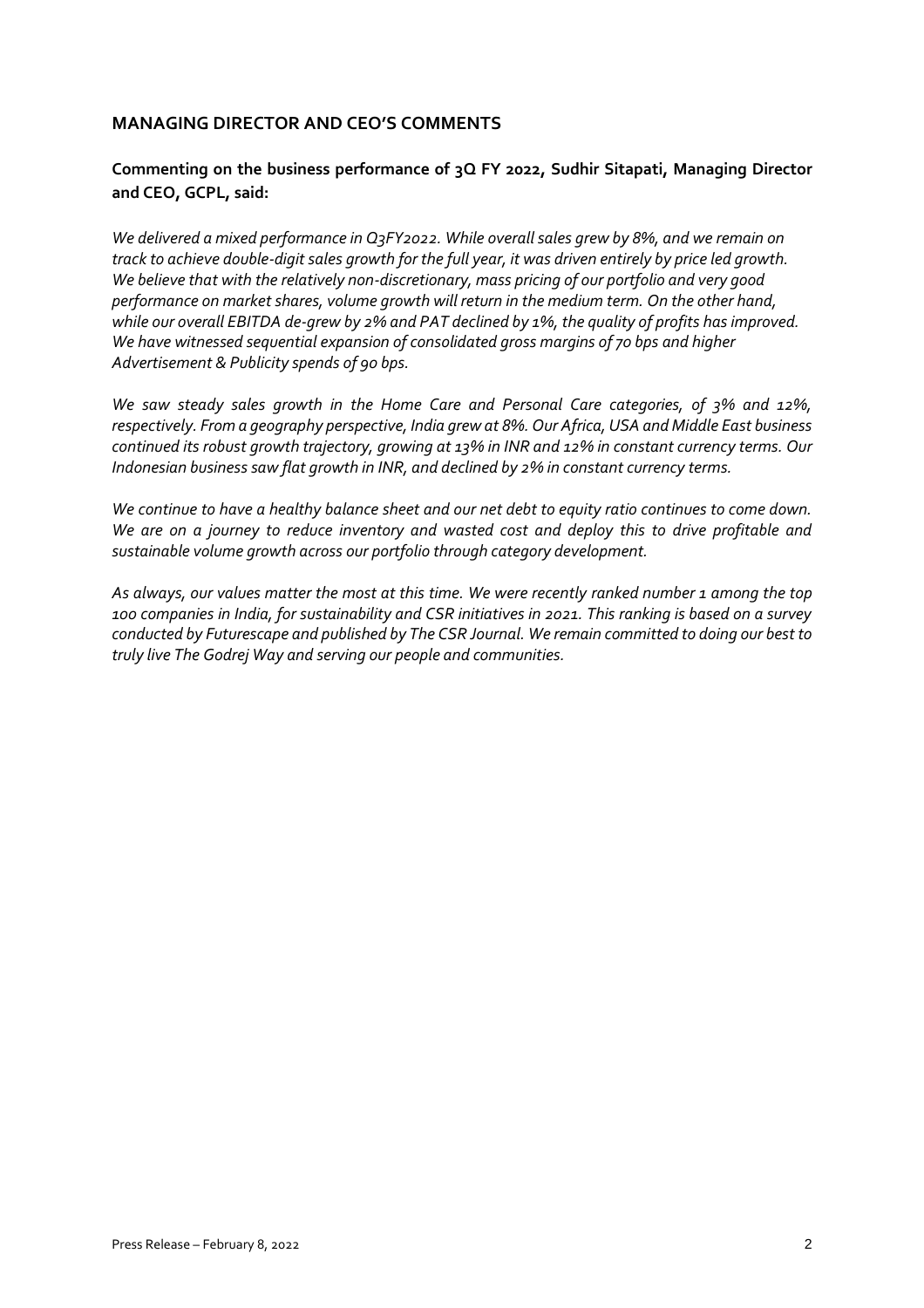# **BUSINESS UPDATE – INDIA**

## **Performance Highlights**

- 3Q FY 2022 India sales grew by 8% to INR 1,785 crore; volume growth flat
- 3Q FY 2022 EBITDA declined by 3% to INR 450 crore
- 3Q FY 2022 Net Profit without exceptions and one-off grew by 4% to INR 366 crore

#### **Category Review**

## **Home Care**

Home Care saw a steady growth of 4%.

While we delivered a soft performance in Household Insecticides, we continued to deepen penetration and gain market share. Goodknight Jumbo Fast Card is scaling up well and driving growth in burning formats. We continue to build on our strategic pivots of taking the category beyond mosquitoes and scaling up our personal repellents portfolio.

Air Fresheners continued to witness steady growth, led by gradual recovery in the category. Aer Power Pocket continues to perform well alongside driving new trials. Fabric Care witnessed strong growth.

## **Personal Care**

Personal Care grew by 12%.

Personal Wash & Hygiene maintained its growth momentum, delivering double-digit sales growth. We continued to gain market share, led by micro-marketing initiatives to fuel growth. We continue to navigate high input cost through calibrated price increases.

Hair Colours growth was relatively soft, while we continued to gain market share. Godrej Expert Rich Crème continues to perform well, backed by strong marketing campaigns. Godrej Expert Easy 5 Minute Shampoo Hair Colour is scaling up well.

## **BUSINESS UPDATE – INDONESIA**

Our Indonesia business delivered a soft performance with a sales decline of 2% in constant currency terms. Sales excluding Hygiene (Saniter) saw a growth of 2% in constant currency terms. EBITDA margins contracted by 410 bps year-on-year because of increase in input cost, lag in end-consumer pricing, and adverse mix due to low Hygiene saliency.

## **BUSINESS UPDATE – AFRICA, USA AND MIDDLE EAST**

Our Africa, USA and Middle East cluster delivered a broad based double-digit sales growth of 12% in constant currency terms (2-year CAGR 14%). Our strong sales growth momentum continues in Southern Africa and West Africa. We are also seeing strong performance across categories and have continued seeding go-to-market initiatives in key markets. EBITDA margins increased by 60 bps year-on-year, driven by scale leverage and cost-saving initiatives.